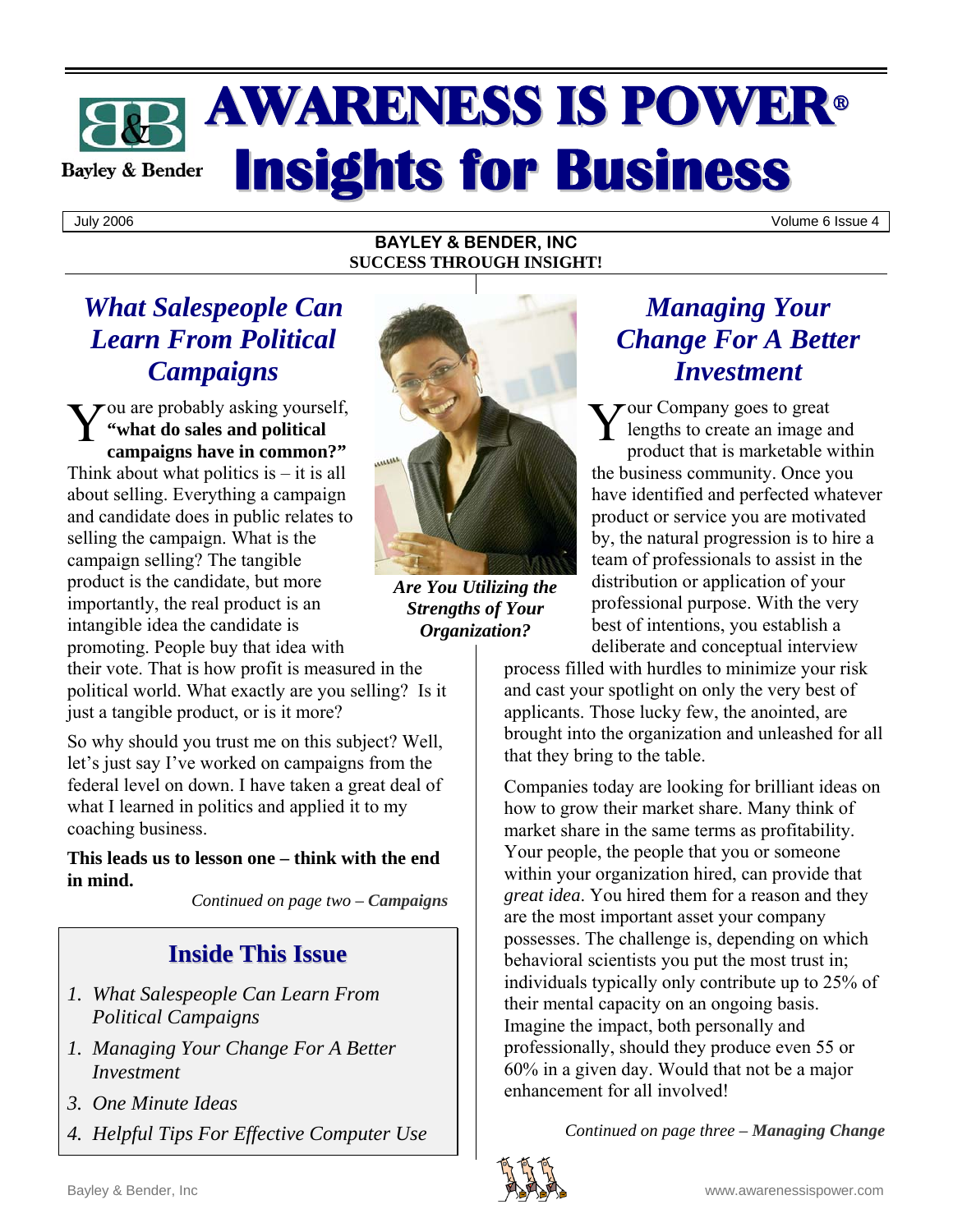#### *Continued from page one – Campaigns*

That's a phrase that is common in many sales articles, but think of it from a political perspective. A good campaign thinks with the end in mind. They know when Election Day is and plan accordingly. How? By using a reverse calendar. If Election Day is Nov. 7, 2006, then the first day the campaign needs to plan for is Nov. 7, 2006, then

Nov.  $6<sup>th</sup>$ , etc. This way you know exactly what will happen, how much it will cost, who you will be talking with, what your volunteers will be doing, etc. At that point you can then plan backwards and determine what you need to do before that day to make it happen.



The same applies with sales. What do you want your end result to be? Make this your "election day" and work backwards.

**Lesson number two** is one of the most important lessons that politics can teach sales people – message discipline. The best way to define message discipline is to illustrate it.

Recently I managed a campaign for a candidate running for District Judge. All the odds were against us – we had a voter registration deficit, my candidate was only 28, and was marrying a local police officer – an apparent conflict of interest. One of the few advantages we did have was a

consistent message from day one through Election Day.

Our message, which was on all of our campaign literature, was – 'Experience that Counts!'



*Continued on next column –* 

Whenever the press asked our campaign a question, the answer always came back to that message – Experience that Counts! Sales are the same – have message discipline. Stick to your message no matter how much others may try to distract you. You have to have blinders on – stay focused on what matters, your message. How do you come up with your message? You listen to what your prospects and customers feel is important and compare that to your strengths. When you have a match, you have a message.

**This leads to our next lesson – emphasize your product's strengths.** Your message should emphasize your product's strengths. It's what makes you different and better than the competition. Our message was "Experience that Counts!" How did we come up with that? We compared ourselves to our opponent and found the apparent weakness that corresponded with our strength. In this case, our opponent had a background in law. The weakness being that she hadn't practiced law in about eight years. My candidate currently practices law and has for the past five years and was the valedictorian of her law school class. The best experience that we emphasized was the fact that my candidate had handled over 1,050 cases in the last two years before the current district judge, while our opponent hadn't been before a district judge in at least eight years. Talk about contrast! That's experience that counts and it leaves the impression in the mind of the voter that my candidate is the most qualified candidate and is ready to start tomorrow. If your message incorporates what makes you and your product different, and focuses on your product's strength, you can make a huge impact in your sales. It leaves the impression that you know yourself, your product and your competition. What a powerful impression.

Some of you may be wondering how my candidate did. Well, we won, by two votes out of 3,500



cast. Not bad considering we overcame about a 10% voter registration deficit, among other challenges. By using the lessons of politics I learned, our campaign overcame the odds and won. You can do the same with your sales.

Source permission By Matthew Best, Best Solutions. *"Turning Potential into Performance"* 717-557-5001  $\text{matt@somedavisland.com} \sim \text{www.somedavisland.com}$ 

"It's a funny thing about life; if you refuse to accept anything but the best, you very often get it."

─ Somerset Maugham

"Creativity is allowing yourself to make mistakes. Art is knowing which ones to keep."

─ Scott Adams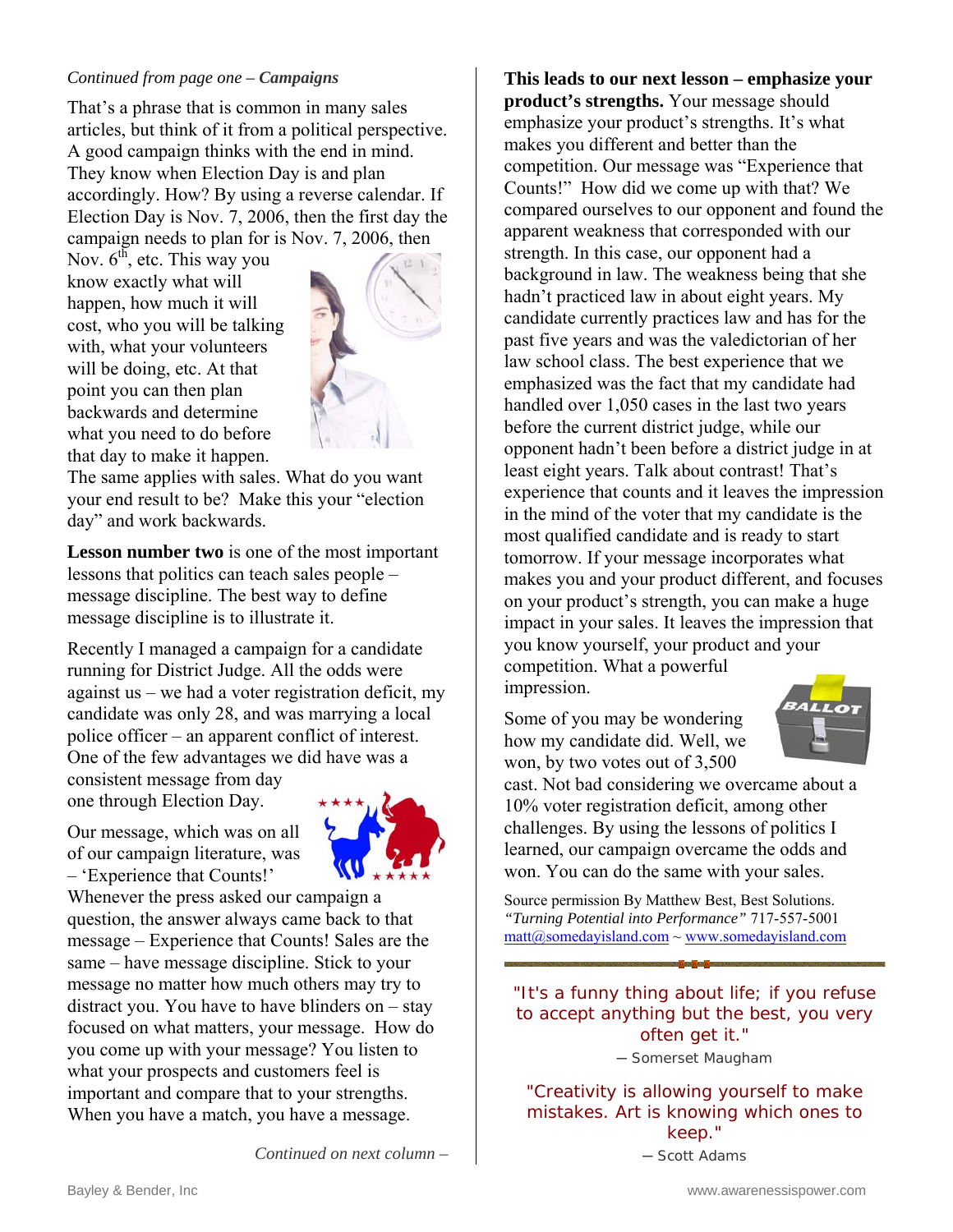#### *Continued from page one – Managing Change*

Given the pace of today's competitive marketplace, many companies lose sight of their vision. By focusing more on exploiting the abilities of the newly appointed, they fail to utilize the strengths of the organization. Granted, the new member of the team is highly heralded and has many talents, but to put them above or apart from the very essence of the organization would be a major gaff to all those invested in the well-being of the Company. The most challenging yet

appropriate step is to immediately introduce the newly anointed to the key points of your Company's Strategic Plan. Not next week, not at their 90 day review, but today. Create a platform of defined desired results that is comprehensive. Now, you can



effectively mold the individual's growth and prominent future around processes designed to achieve those desired results.

The truth is, many organizations have these well thought-out Strategic Plans, having spent countless days or weeks developing a Vision Statement, then a Mission Statement, yet few within the organization really know, much less comprehend, how their individual contributions effect the over-all success of the company.

I would argue that many companies have great people, superb talent in leadership positions, but fail miserably at communicating the message of their true vision and long-term vitality to those critical to their success. This is where the ability to tap those individual efforts becomes so critical to one's success, thus gaining more of the individual's contributions thru conscious planning, goal setting and stretching for challenging, but realistic objectives. When we have the end in mind and truly understand how our individual contributions impact the success or failure of the Company, the sub-conscious brainwaves within our minds are stimulated and activated.

Apply for just a moment, your greatest sense of personal integrity and think about three of YOUR competitors. Which one of them are NOT doing the following?

- 9 **Working to deliver a better product or service**
- 9 **Working to increase their profitability**
- 9 **Trying to recruit the best talent**
- 9 **Working to improve total revenues**

As you contemplate these questions, would it not be beneficial to be surrounded by people who are contributing more than 25% of their mental capabilities on a consistent basis? I am not in a position to speak for you, but I sure would be unhappy if I went to a local bank and asked for change for a ten dollar bill and the clerk gave me \$2.50 in return!

─ Reprint permission by author Mark Maurer Stonecrest Resources, Inc



#### **Your National Resource About Identity Theft**

This website is a one-stop national resource to learn about the crime of identity theft. It provides detailed information to help you Deter, Detect, and Defend against identity theft. While there are no guarantees about avoiding identity theft, there are steps you can take to minimize your risk and minimize the damage if a problem occurs:

This site also is a comprehensive reference center – for consumers, businesses, law enforcement, and the media with access to specific laws, contact information, and resources from state and federal government agencies.

Check it out at: <www.consumer.gov/idtheft/>

#### Don't miss next month's issue. **Subscribe now!**

#### **AWARENESS IS POWER**® *Insights for Business*

2024 Powder Mill Rd Silver Spring, MD 20903  $\blacksquare$  Tel: 301-439-8317 Fax: 301-434-4417

E-mail: [aip@awarenessispower.com](mailto: aip@awarenessispower.com)

Visit Our Web Site at: <www.awarenessispower.com>

12 Issues For Only \$97

All articles, quotes, and material in this newsletter are copyrighted. © 2006. No part can be reproduced in any form without specific written consent from copyright holder(s). All rights reserved worldwide.